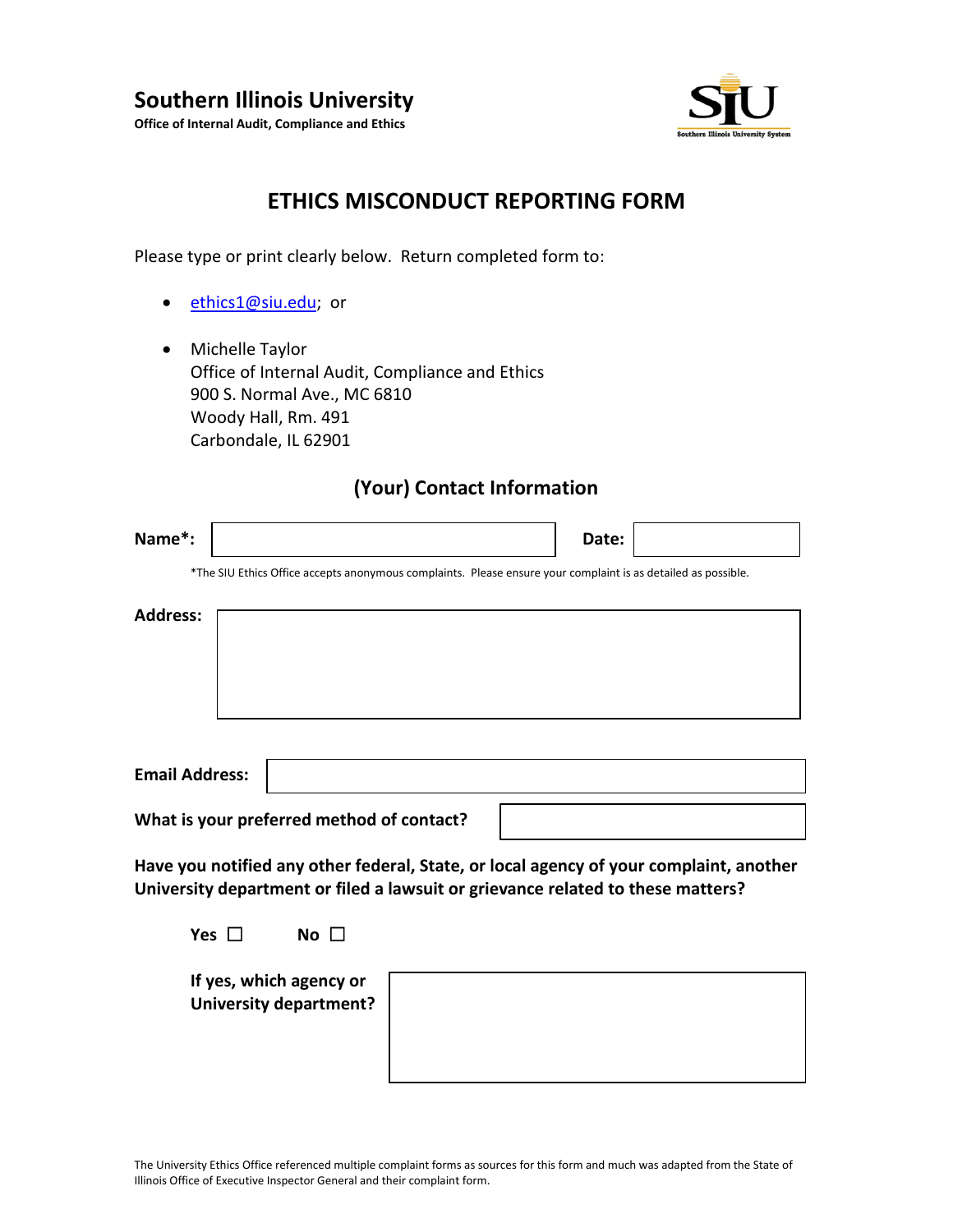# **Southern Illinois University**



**Office of Internal Audit, Compliance and Ethics**

| If your concern is referred to a different office or agency do you consent to the |            |             |  |
|-----------------------------------------------------------------------------------|------------|-------------|--|
| release of your identity?                                                         | Yes $\Box$ | $No \ \Box$ |  |

## **Subject Information (person(s) against whom you are reporting?)**

| <b>Subject's Name:</b>         |  |  |
|--------------------------------|--|--|
| <b>Subject's Address:</b>      |  |  |
| <b>Department</b><br>Employed: |  |  |
| <b>Job Title:</b>              |  |  |
| <b>Additional Subject</b>      |  |  |
| <b>Subject's Name:</b>         |  |  |
| <b>Subject's Address:</b>      |  |  |
| Department<br>Employed:        |  |  |
| <b>Job Title:</b>              |  |  |

**(Attach additional pages if necessary)**